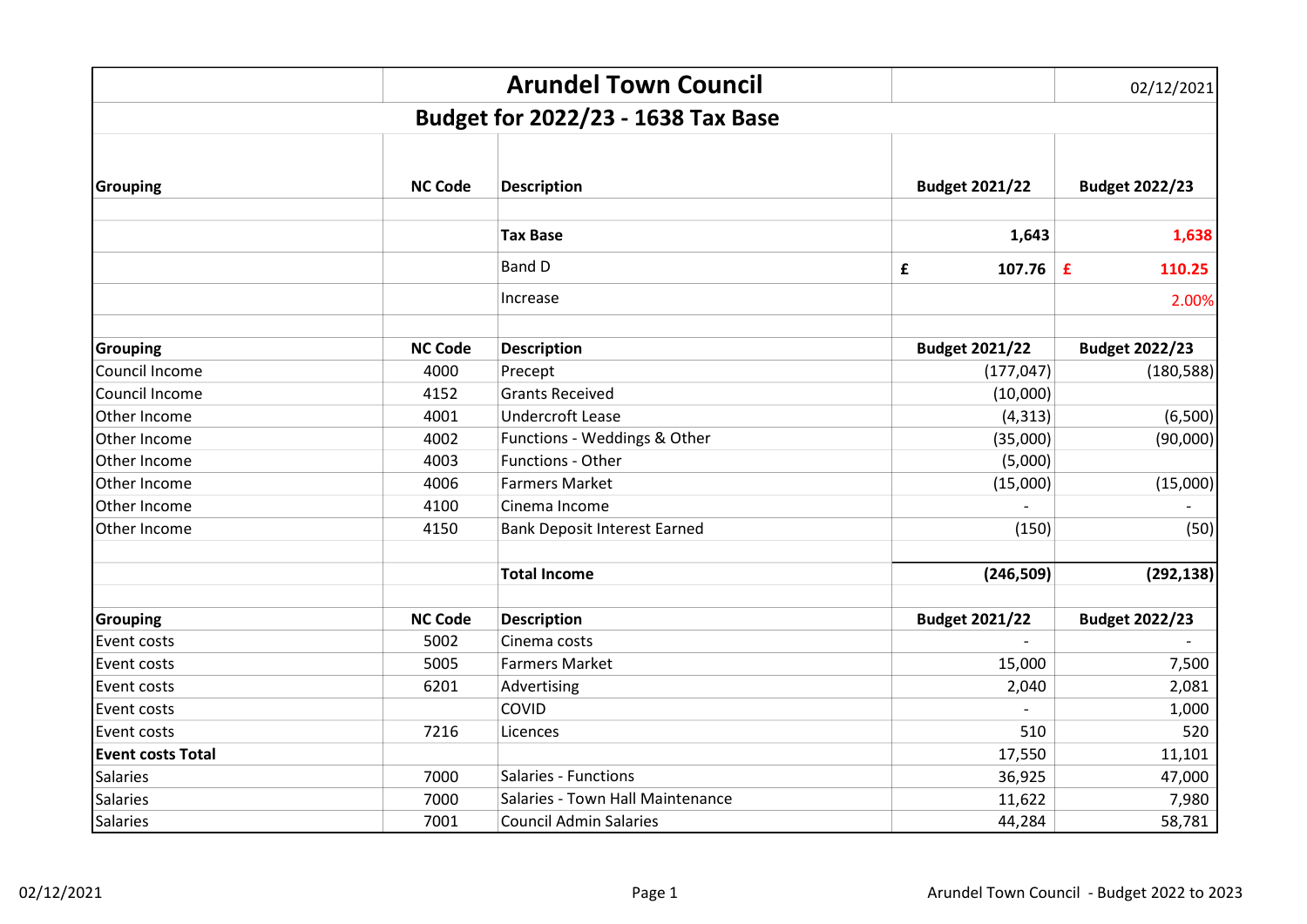| <b>Grouping</b>                       | <b>NC Code</b> | <b>Description</b>                     | <b>Budget 2021/22</b>    | <b>Budget 2022/23</b> |
|---------------------------------------|----------------|----------------------------------------|--------------------------|-----------------------|
| <b>Salaries</b>                       |                | <b>Events Manager</b>                  | 18,498                   | 17,640                |
| <b>Salaries</b>                       | 7006           | <b>Employers NIC</b>                   | 6,748                    | 7,843                 |
| <b>Salaries</b>                       | 7007           | <b>Employers Pensions</b>              | 3,513                    | 3,313                 |
| <b>Salaries</b>                       | 7011           | <b>SMP Reclaimed</b>                   |                          |                       |
| <b>Salaries</b>                       | 7013           | HR                                     | 2,448                    | 3,000                 |
| <b>Salaries Total</b>                 |                |                                        | 124,038                  | 145,556               |
| Town Hall Bldg Overhead               | 7102           | <b>Water Rates</b>                     | 1,850                    | 1,887                 |
| Town Hall Bldg Overhead               | 7103           | <b>General Rates</b>                   | 11,000                   | 11,220                |
| Town Hall Bldg Overhead               | 7104           | Insurance                              | 5,750                    | 6,500                 |
| Town Hall Bldg Overhead               | 7200           | Electricity                            | 3,750                    | 4,125                 |
| Town Hall Bldg Overhead               | 7201           | Gas                                    | 1,450                    | 1,595                 |
| Town Hall Bldg Overhead               | 7211           | Maintenance Town Hall inc THK          | 3,000                    | 3,060                 |
| Town Hall Bldg Overhead               | 7211           | <b>Town Hall Maintenance Contracts</b> | 4,500                    | 4,590                 |
| <b>Town Hall Bldg Overhead Total</b>  |                |                                        | 31,300                   | 32,977                |
| Town Hall Admin Overhead              | 7206           | Refreshments                           | 408                      | 416                   |
| Town Hall Admin Overhead              | 7400           | <b>Travel Costs</b>                    | 122                      | 125                   |
| <b>Town Hall Admin Overhead</b>       | 7501           | Postage and Carriage                   | 300                      | 306                   |
| Town Hall Admin Overhead              | 7500           | Printer & Paper                        |                          | 1,500                 |
| <b>Town Hall Admin Overhead</b>       | 7502           | <b>Office Stationery</b>               | 2,000                    | 1,500                 |
| Town Hall Admin Overhead              | 7550           | Telephone                              | 2,000                    | 2,040                 |
| Town Hall Admin Overhead              | 7553           | IT.                                    | 4,692                    | 5,500                 |
| Town Hall Admin Overhead              | 7600           | Legal Fees                             | 1,000                    | 1,000                 |
| Town Hall Admin Overhead              | 7601           | <b>Audit Fees</b>                      | 2,500                    | 2,000                 |
| Town Hall Admin Overhead              | 7602           | Accountancy/Book keeping Fees          | 4,162                    | 10,000                |
| Town Hall Admin Overhead              | 7604           | Other professional Fees                | 500                      | 500                   |
| Town Hall Admin Overhead              | 7901           | <b>Bank Charges</b>                    | $\overline{\phantom{0}}$ | 50                    |
| Town Hall Admin Overhead              | 8203           | <b>Training Costs Staff</b>            | 500                      | 2,000                 |
| Town Hall Admin Overhead              | 7570           | Contingencies (ELECTIONS)              |                          | 135                   |
| <b>Town Hall Admin Overhead Total</b> |                |                                        | 18,184                   | 27,072                |
| <b>Grants and Event Support</b>       | 7302           | Grant - Cultural                       | 5,000                    | 5,000                 |
| <b>Grants and Event Support</b>       | 7303           | <b>Grants Section 137</b>              | 25,000                   | 25,000                |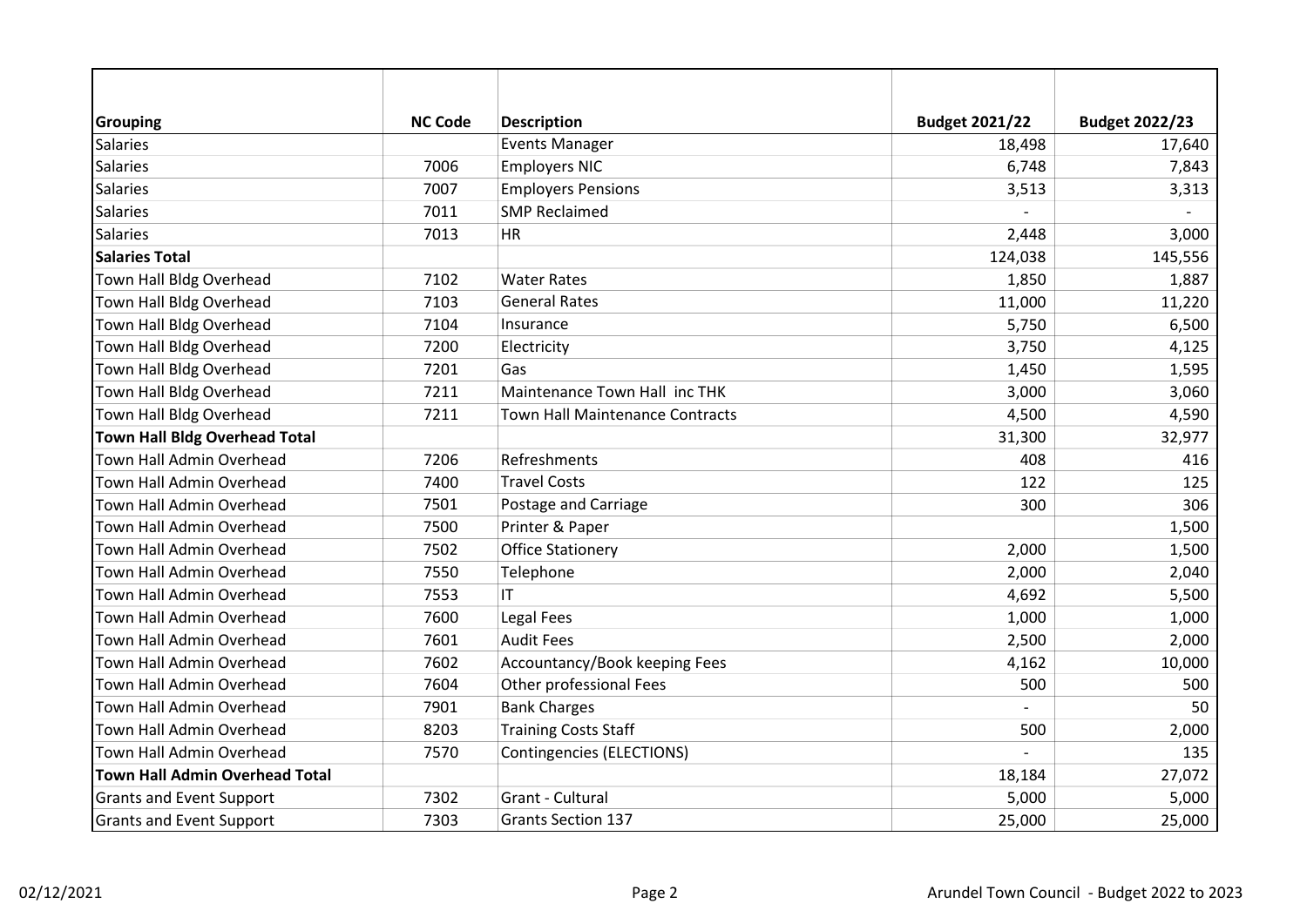| <b>Grouping</b>                       | <b>NC Code</b> | <b>Description</b>                      | <b>Budget 2021/22</b>    | <b>Budget 2022/23</b> |
|---------------------------------------|----------------|-----------------------------------------|--------------------------|-----------------------|
| <b>Grants and Event Support</b>       | 7304           | Grants other                            |                          |                       |
| <b>Grants and Event Support</b>       | 7305           | <b>New Events</b>                       | 20,000                   | 2,606                 |
| <b>Grants and Event Support</b>       | 7310           | Youth Projects                          | 2,000                    | 2,000                 |
| <b>Grants and Event Support Total</b> |                |                                         | 52,000                   | 34,606                |
| Council Expenditure                   | 7504           | Subscriptions                           | 1,200                    | 1,200                 |
| Council Expenditure                   | 7506           | Council Newsletter & Councillor Surgery | 1,875                    | 1,875                 |
| <b>Council Expenditure</b>            | 7560           | Mayors allowance                        | 1,500                    | 1,500                 |
| Council Expenditure                   | 7561           | Civic                                   | 3,000                    | 13,000                |
| Council Expenditure                   | 7562           | <b>Councillor Allowance</b>             | 1,000                    | 800                   |
| Council Expenditure                   | 7700           | <b>Delivering Council Objectives</b>    | 5,000                    | 10,000                |
| Council Expenditure                   | 7705           | <b>Tree Projects</b>                    | 5,000                    | 2,000                 |
| Council Expenditure                   | 7706           | A27 Roundabout Maintenance              | 1,500                    | 1,500                 |
| Council Expenditure                   | 7710           | Street Light Maintenance & Energy       | 7,500                    | 8,250                 |
| Council Expenditure                   | 8204           | <b>Training Costs Councillors</b>       | 700                      | 700                   |
| Council Expenditure                   |                | Flood fund annual contribution          |                          |                       |
| Council Expenditure                   |                | NP Plan review/ Housing needs           | $\overline{\phantom{a}}$ |                       |
| <b>Council Expenditure Total</b>      |                |                                         | 28,275                   | 40,825                |
| <b>Grand Total</b>                    |                |                                         | 271,347                  | 292,137               |
|                                       |                |                                         |                          |                       |
|                                       |                |                                         |                          |                       |
|                                       |                |                                         |                          |                       |